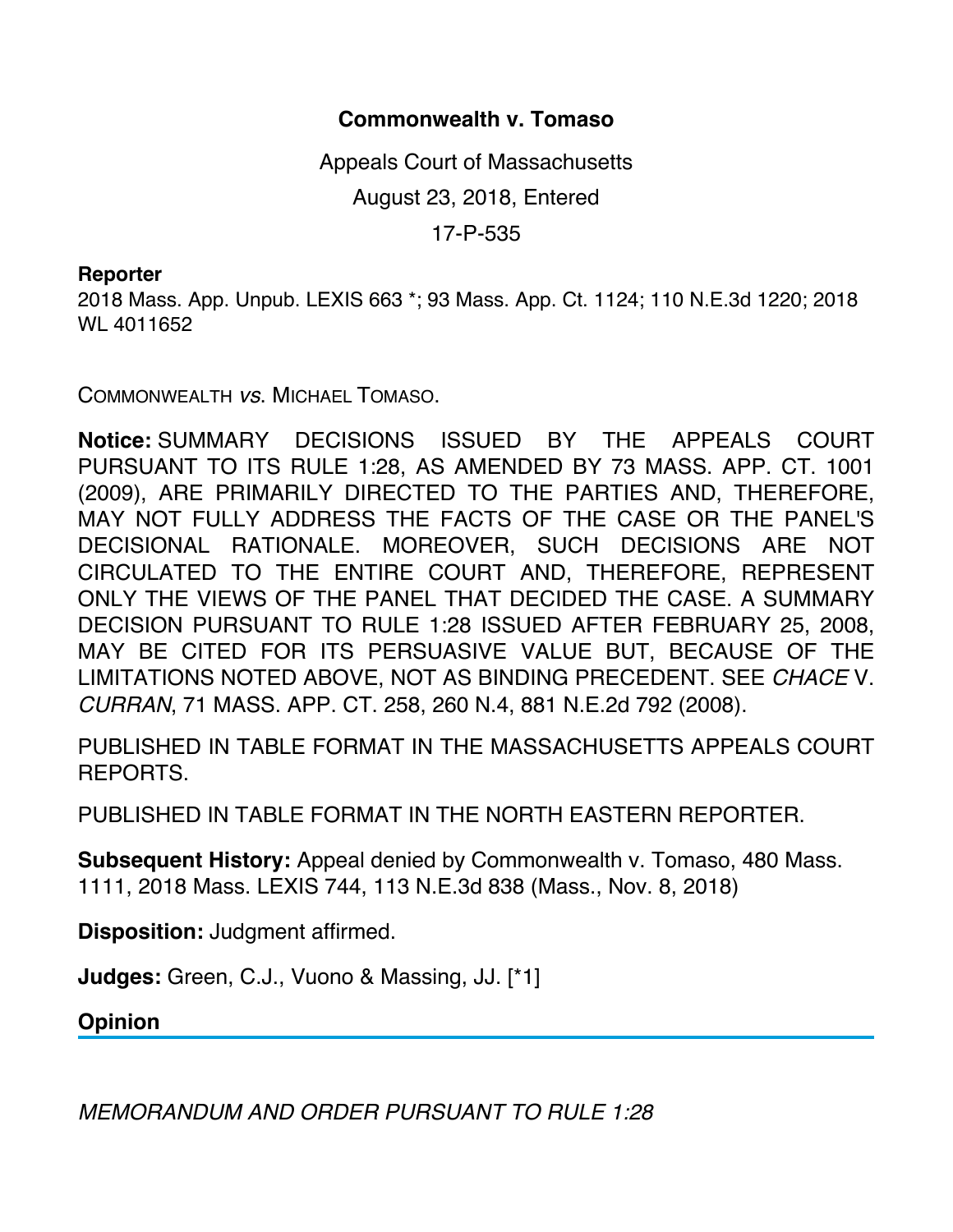Following a jury trial in the District Court, the defendant was convicted of assault and battery on a correction officer.<sup>1</sup> See G. L. c. 127, § 38B(b). The central issue in the case was whether the defendant acted in self-defense. On appeal, the defendant contends that the judge erred in denying his request to instruct the jury that they could consider evidence of alleged threats or specific acts of violence committed by the victim against him on the issue whether he was reasonably afraid for his safety. See Instruction 9.260 and Supplemental Instruction 7 of the Criminal Model Jury Instructions for Use in the District Court (2009), and note 3, *infra*. The defendant also claims that the judge improperly limited the jury's consideration of this evidence to issues of the witnesses' bias and motive to testify. We affirm.

*Background*. 1. *Facts*. The jury could have found the following facts. At the time of the altercation upon which the conviction is based, the defendant was civilly committed to the Massachusetts Treatment Center, at which the victim, Manuel Baptiste, was employed as a correction officer. At approximately 7:20 A.M. on December 24, [\*2] 2013, Baptiste saw the defendant out of his cell and ordered him to return. The defendant refused. Baptiste approached the defendant, who was retrieving two cups of coffee from a microwave. The defendant then threw a cup of hot coffee at Baptiste, burning his arm. As the defendant began to throw the second cup, Baptiste took hold of the defendant's elbow. The defendant punched Baptiste in the face, and a fight ensued. Baptiste managed to wrestle the defendant to the ground, but he could not restrain him. During the struggle, the defendant clawed and scratched at Baptiste's eyes, and Baptiste bit the defendant's finger. The fight continued until other officers intervened and pulled the men apart. Baptiste suffered a number of injuries, including a cut lip, a hole in his retina, a scratched cornea, and torn cartilage in his knee.

The defendant testified at trial and related a different version of events. He claimed that he was helping his elderly roommate out of the cell when he stopped to get water for coffee. As he was returning to his cell, Baptiste "impetuously" swatted the cup of water out of his hand. Baptiste then took the defendant by the elbow and moved him out of the view of [\*3] the cameras, where he slammed the defendant's head against a window and pulled him to the ground. At this point, with Baptiste on top of him, the defendant was fearful of being suffocated and he fought back.

The defendant also testified about his prior history with Baptiste. On direct examination, he claimed that he had several "prior run-ins" with Baptiste. As the

<sup>1</sup> The defendant was found not guilty of assault and battery by means of a dangerous weapon (hot coffee).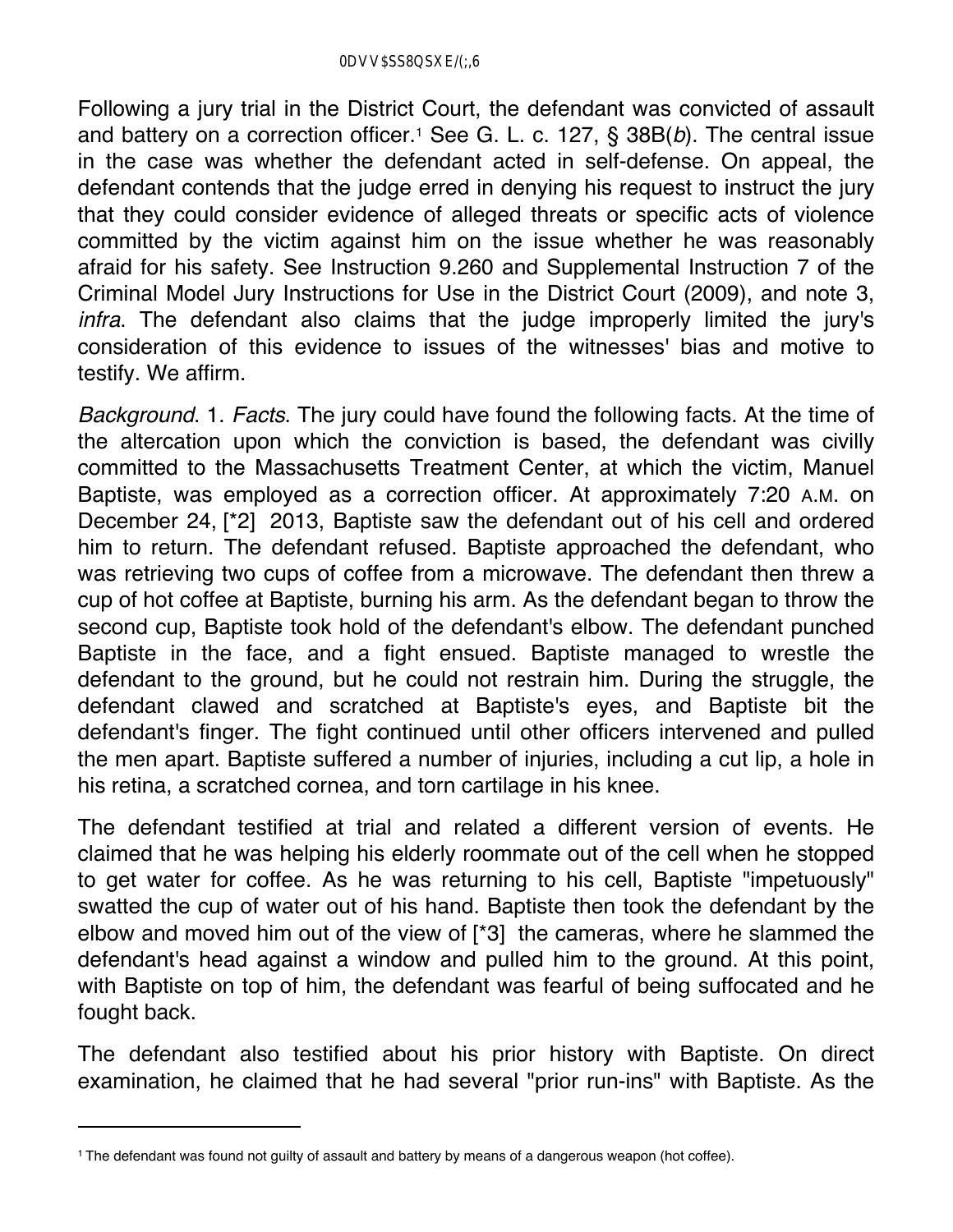defendant described it, Baptiste would "shadow" him as he walked to and from his cell and did "things" to his personal property in order to "shame or humiliate" him. The defendant could not specify when any of these incidents took place, but stated that they were part of a "continuum." The defendant testified that none of the prior encounters with Baptiste involved physical violence. However, on crossexamination, the defendant stated that Baptiste "hit my hand a few times and knocked food out of it as he br[ought] food to the cell." He also testified that Baptiste bit him on the finger. The defendant stated that this only happened once, and he could not recall when.

2. *Jury instructions*. Defense counsel requested an instruction on self-defense. The Commonwealth did not object, but requested that the judge also give supplemental [\*4] instructions on reasonable apprehension, excessive force, and the defendant as first aggressor. See Supplemental Instructions 1, 3, and 6 of Instruction 9.260 of the Criminal Model Jury Instructions for Use in the District Court (2009).2 Defense counsel's objection to the supplemental instructions regarding excessive force and the defendant as first aggressor was overruled. Trial counsel then asked the judge to "consider giving [supplemental] instruction number seven about the victim's prior threats and violence towards the Defendant."3 The judge denied the request. Relying on the Supreme Judicial

"3. Excessive force":

"6. Defendant as original aggressor":

"Generally, the original aggressor has no right of self-defense unless he (she) withdraws from the conflict in good faith and announces his (her) intention of abandoning the fight."

<sup>2 &</sup>quot;1. Reasonable apprehension":

<sup>&</sup>quot;A person cannot lawfully act in self-defense unless he (she) is attacked or is immediately about to be attacked. The Commonwealth may prove that the defendant did not act in self-defense by proving beyond a reasonable [\*5] doubt that there was no overt act — either words, a gesture, or some other action — that gave rise to a reasonable belief of attack or immediate danger."

<sup>&</sup>quot;A person cannot lawfully act in self-defense if one uses more force than necessary in the circumstances to defend oneself. How much force is necessary may vary with the situation. Exactness is not always possible. You may consider whether the defendant had to decide how to respond quickly under pressure. The Commonwealth may prove the defendant did not act in self-defense by proving beyond a reasonable doubt that the defendant used clearly excessive and unreasonable force. You may also consider any evidence about the relative size or strength of the persons involved, where the incident took place, (and what kind of weapons, if any, were used), among other things."

<sup>&</sup>lt;sup>3</sup> The proposed instruction tracked verbatim the District Court's model jury instruction on a victim's prior threats and violence against the defendant. See Supplemental Instruction 7 of Instruction 9.260 of the Criminal Model Jury Instructions for Use in the District Court (2009). It states:

<sup>&</sup>quot;In considering who was being attacked by whom, you may take into account any threats of violence made by (the alleged victim) against the defendant and whether, as the defendant contends, (the [\*6] alleged victim) was trying to carry out such threats during this incident. If the defendant was aware, at the time of the incident, that such threats had been made, you may also consider them in determining whether the defendant was reasonably afraid for his (her) own safety. You may also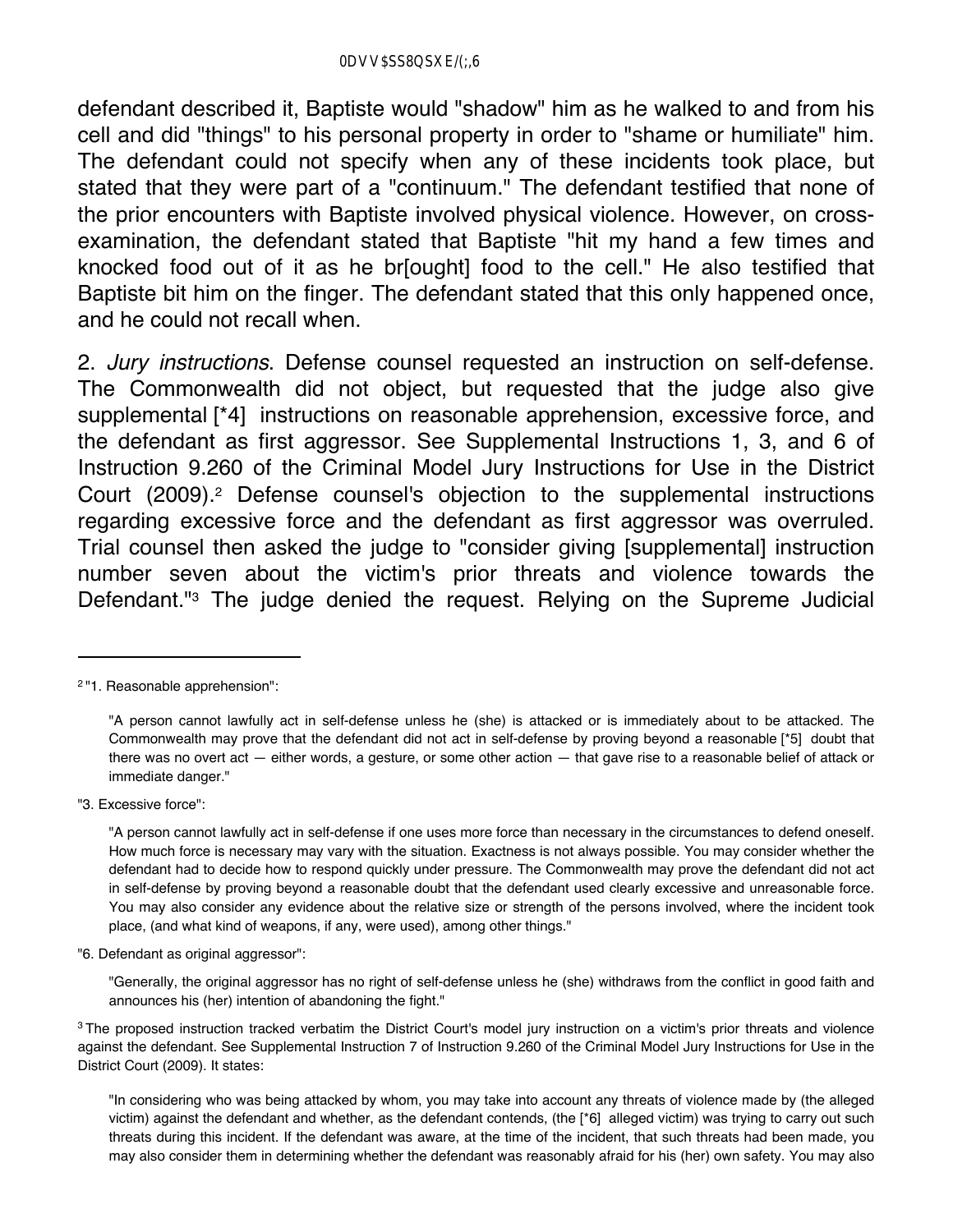Court's decision in *Commonwealth* v. *Adjutant*, 443 Mass. 649, 665-666, 824 N.E.2d 1 (2005), the judge stated: "That has to be pleaded. I heard nothing about it. I'm not going to do that. Your objection's noted to that as well." After some further discussion, the judge stated: "I will say something about it in terms of bias and motive, but I'm not going to do anything about prior acts under *Adjutant* and the cases that follow." There was no objection.

The judge proceeded in his final charge to instruct the jury on self-defense, reasonable apprehension, excessive force, and the defendant as first aggressor. Before giving the model instruction on self-defense, the judge told the jury that "[i]t is for [them] to decide whether or not there is any evidence of self-defense in the case," and that, if they decide that such evidence is present, "the Commonwealth must prove beyond a reasonable doubt that the Defendant did not act in selfdefense." The judge noted that it was for the jury to decide whether there was a first aggressor and who it was, and he also instructed the jury with respect to the credibility of witnesses. [\*7] Specifically, the judge informed the jury that they "may . . . consider whether or not [the witness] displays any bias in testifying and whether he or she has any interest in the outcome of the case." Referring to the defendant's testimony about prior incidents with Baptiste, the judge stated:

"And speaking of that, I did allow evidence in from one of the witnesses [the defendant], about previous incidents that he suggests occurred between him and Officer Baptiste, Correctional Officer Baptiste. I do not allow you to consider whether those are true or not, but you may consider that evidence if you want to on the issue of whether or not someone has a bias or a motive to testify in a particular way. And that could be any one of the witnesses in the case."

There were no objections to the judge's instructions.

*Discussion*. 1. *Victim's prior threats or acts of violence*. The primary thrust of the defendant's argument is that the judge misinterpreted *Adjutant* and the notice requirements imposed by that case when he denied the defendant's request for an instruction on Baptiste's prior threats and violence against him. We agree with the defendant that the judge's reliance on *Adjutant* was misplaced. [\*8]

Before *Adjutant* was decided, juries were permitted to consider evidence of a victim's prior acts of violence or reputation for violence, provided that the defendant knew about such acts or reputation at the time of the altercation. See *Commonwealth* v. *Fontes*, 396 Mass. 733, 735, 488 N.E.2d 760 (1986). In *Adjutant*, *supra* at 665-666, the Supreme Judicial Court "announced a new rule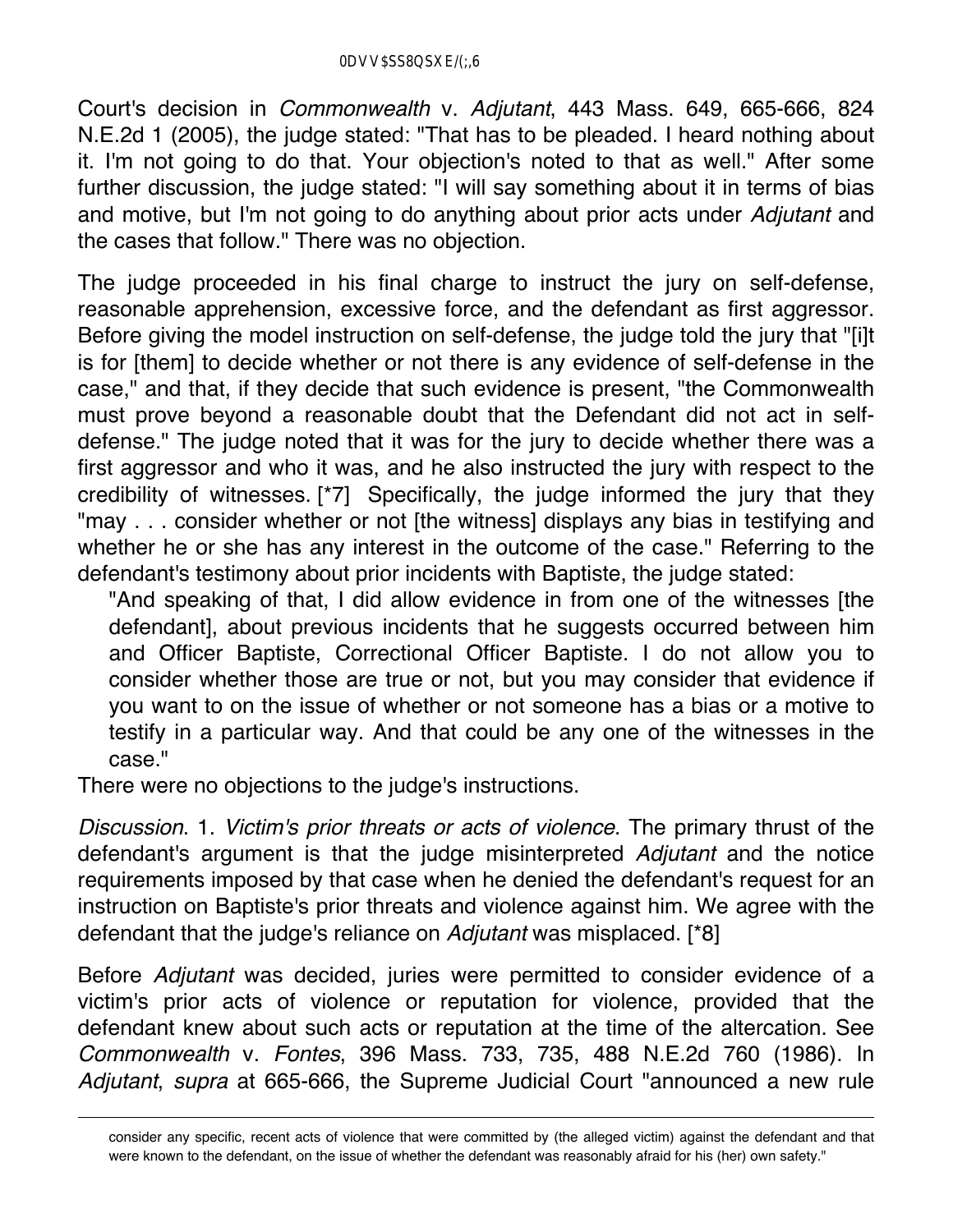granting trial judges the discretion in self-defense cases to admit prior bad act evidence of victims — even if unknown to the defendant — for purposes of illuminating the identity of the first aggressor." *Commonwealth* v. *Pring-Wilson*, 448 Mass. 718, 736, 863 N.E.2d 936 (2007). "A defendant who intends to introduce evidence of the victim's specific acts of violence to support a claim that the victim was the first aggressor must provide notice to the court and the Commonwealth of such intent and of the specific evidence he intends to offer." *Adjutant*, *supra* at 665. See Mass.R.Crim.P. 14(b)(4), as amended by 463 Mass. 1504 (2012). Here, Baptiste's alleged prior acts of violence were known to the defendant. Consequently, the new rule announced in *Adjutant* is not applicable, and the defendant was not required to provide pretrial notice as a prerequisite to receiving the instruction at issue.

Despite the improper rationale for the judge's ruling, the question remains whether there was a basis for instructing the [\*9] jury as the defendant requested and, if so, whether the judge's decision not to give the instruction constitutes prejudicial error warranting a new trial. See *Commonwealth* v. *Rosario*, 460 Mass. 181, 187, 950 N.E.2d 407 (2011) ("requested jury instructions that are denied by the trial judge are preserved on appeal"). We conclude that the defendant was not entitled to the requested instruction because, as defense counsel conceded at oral argument, there was no evidence that Baptiste previously had threatened the defendant with violence. Contrast *Commonwealth* v. *Edmonds*, 365 Mass. 496, 499, 313 N.E.2d 429 (1974). While the defendant did testify to instances of Baptiste's violent conduct, he could not identify a "specific" instance where Baptiste allegedly knocked food out of his hand and his testimony did not support an inference that the incidents to which he testified were "recent." *Commonwealth* v. *Fontes*, *supra* at 735-736.4

Even if we were to conclude otherwise, the defendant's challenge to his conviction fails because the alleged error was nonprejudicial. See *Commonwealth* v. *Flebotte*, 417 Mass. 348, 353, 630 N.E.2d 265 (1994) (quotation omitted) ("An error is nonprejudicial only if . . . the conviction is sure that the error did not influence the jury, or had but very slight effect"). Evidence of Baptiste's prior conduct toward the defendant was not offered or relied upon to demonstrate that the [\*10] defendant had a reasonable fear for his safety on the day of the altercation. See *Commonwealth* v. *Fontes*, *supra* at 737 (evidence of prior violent acts by the victim admissible when relevant to "what was in the defendant's mind

<sup>4</sup> The defendant could not identify a specific date or time frame over the "continuum" of his commitment when Baptiste allegedly knocked food out of his hand or bit his finger. Even if the judge had applied the correct analysis, he would not have abused his discretion in concluding that this evidence was not recent enough to justify giving the defendant's requested instruction.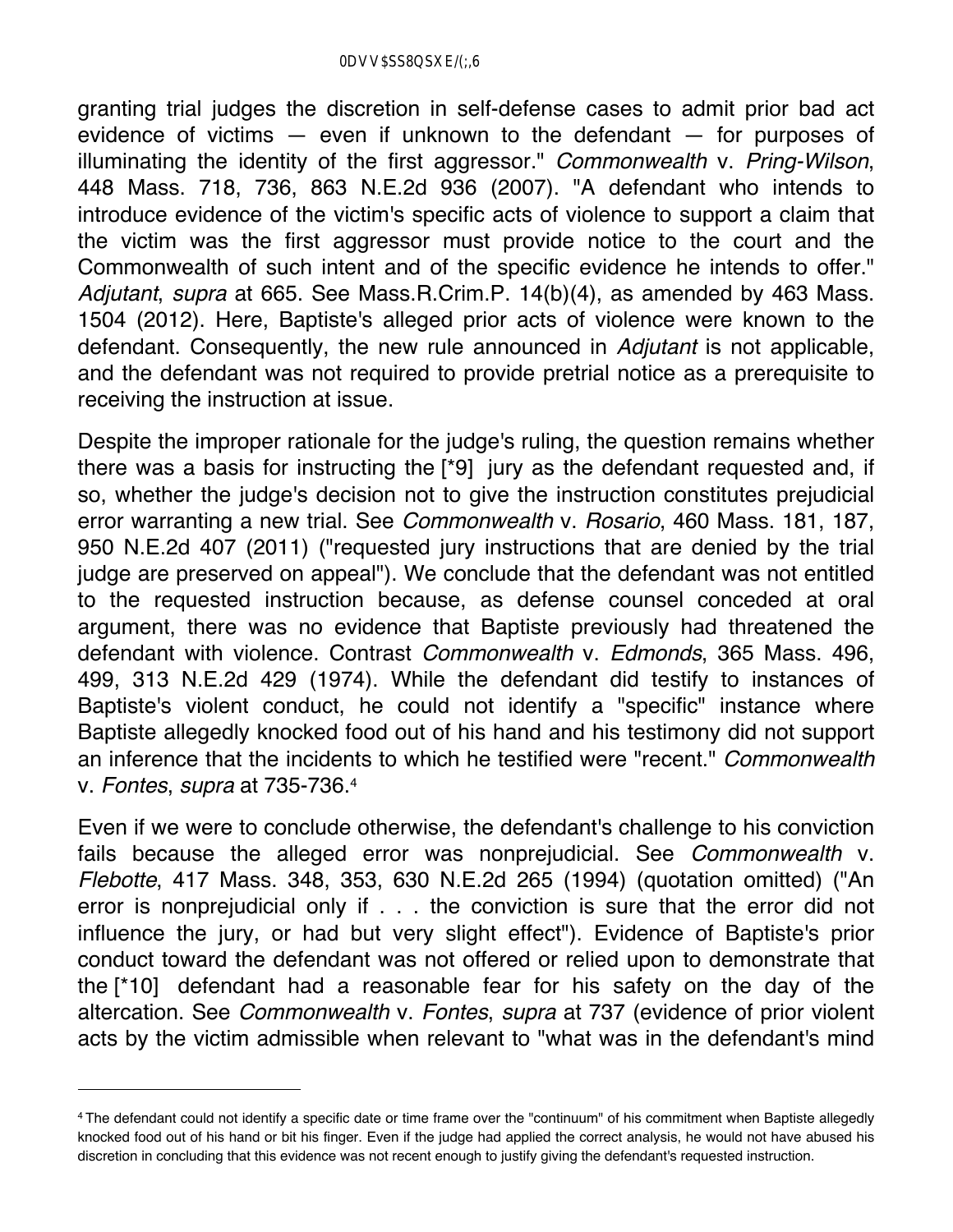when he confronted the victim"). Instead, the defendant testified that, in light of his "prior run-ins" with Baptiste, getting "the hell out of [Baptiste's] way" was what was in his mind on that day. This point was driven home during closing arguments, when defense counsel urged the jury to credit the defendant's version of events based on his testimony regarding his prior history with Baptiste. Where, as here, the critical issue for the jury was to determine which version of the altercation was credible, and where they were properly instructed on self-defense and how to assess the credibility of witnesses, the failure to give the requested instruction had, at best, "very slight effect" on the jury.5 *Commonwealth* v. *Flebotte*, *supra*.

2. *Remaining claims*. Next, the defendant argues that the judge erred by limiting the jury's consideration of his prior history with Baptiste to "the issue of whether or not someone has a bias or a motive to testify in a particular way."6 Because there was [\*11] no objection to this instruction, we review to determine if there was an error and, if so, whether the error created a substantial risk of a miscarriage of justice. See *Commonwealth* v. *Freeman*, 352 Mass. 556, 564, 227 N.E.2d 3 (1967).

We agree with the defendant that the challenged instruction was flawed. However, the error did not create a substantial risk of a miscarriage of justice in the context of the evidence in the case and the instructions as a whole because, as previously noted, the central issue in the case was whether the defendant acted in selfdefense. To resolve that issue, the jury necessarily had to determine who was telling the truth, Baptiste or the defendant. The judge allowed the jury to consider the evidence of prior incidents to resolve this question. In such circumstances, we discern no risk of a miscarriage of justice.

The defendant's final argument is that the judge erroneously omitted the first sentence of the model instruction on self-defense from his final charge and this omission resulted in an impermissible shift of the burden of proof. See Instruction 9.260 of the Criminal Model Jury Instructions for Use in the District Court (2009) ("A person is allowed to act in self-defense"). This argument does not require extended [\*12] discussion. While the judge omitted the sentence in question, he correctly instructed the jury on the Commonwealth's burden to prove that the defendant did not act in self-defense beyond a reasonable doubt.

<sup>&</sup>lt;sup>5</sup> In light of the judge's specific instruction that it was for the jury to decide whether there was a first aggressor and who it was, we are not persuaded by the defendant's assertion that the judge's failure to give the requested instruction deprived him of the right to present a meaningful defense.

<sup>6</sup> To the extent that the defendant claims that the judge's limiting instruction violated Mass.R.Crim.P. 24(b), 378 Mass. 895 (1979) ("[t]he judge shall inform counsel of his proposed action upon requests prior to their arguments to the jury"), we note that the judge specifically stated during the charge conference that he would limit the jury's consideration of evidence regarding the defendant's prior history with Baptiste to the issues of bias and motive.